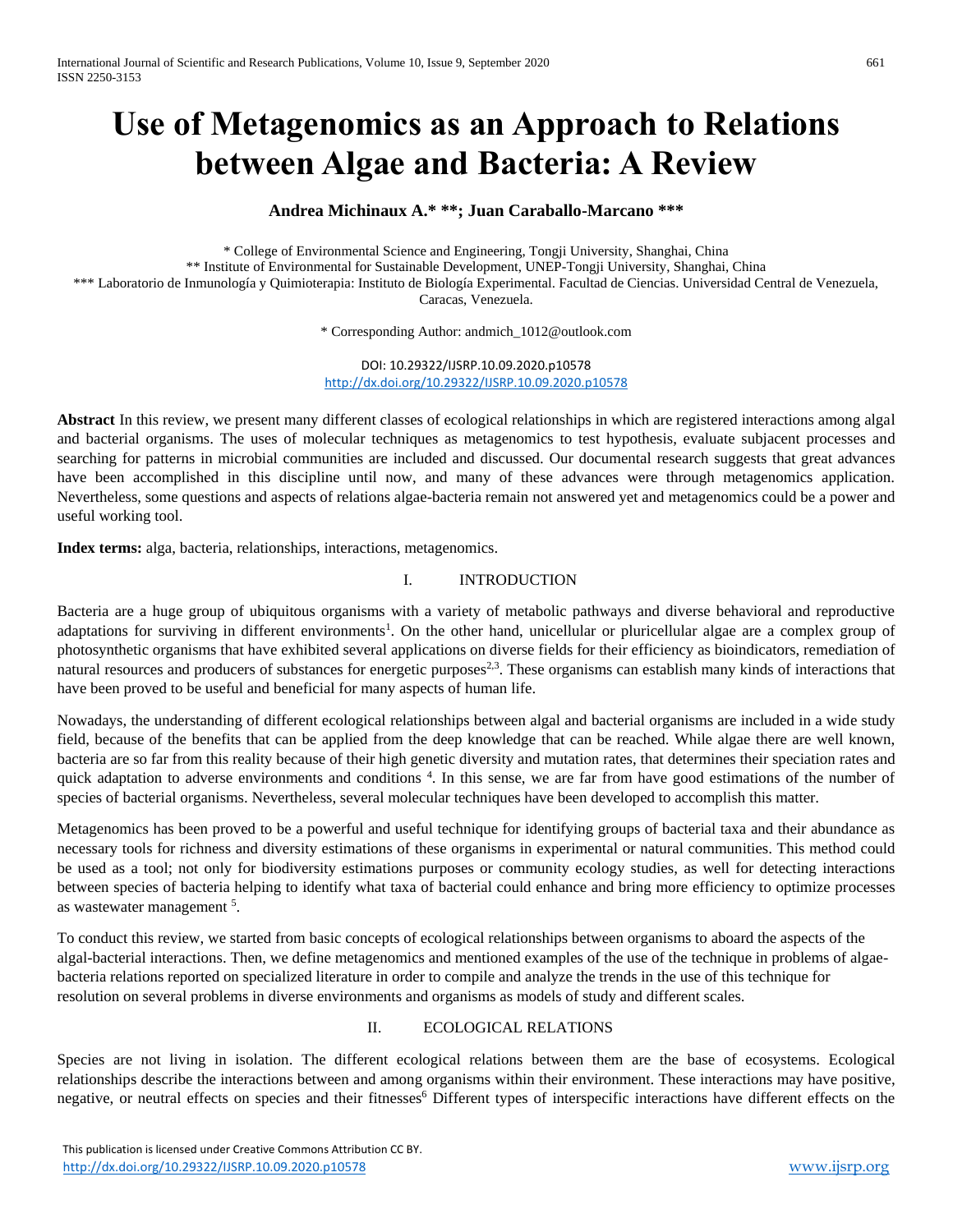organism involved, which may be neutral, positive, or negative. Sorting this, derived six major types of ecological interactions: mutualism, competition, parasitism, commensalism, amensalism and neutralism. All these relations are present in bacteria species<sup>7</sup>.

One of the remarkable examples of of symbiosis in which bacteria are involved are legumes, who perform symbiosis that most other plants do not, including *Arabidopsis* <sup>8</sup> . Legumes are considered as important source of protein for animals and for human populations. Nitrogen-fixing soil bacteria from genus *Rhizobium* colonized their roots and with mycorrhizal fungi that contribute to the acquisition of phosphorus. The development of the root nodule meristem is unique, as it is possible to define your site, the time of initiation, the type of target cell and ontogeny  $8$ .

a. Ecological relations between algae and bacteria

Bacteria are crucial to ecosystem functioning, and play vital roles in carbon, nitrogen, and sulfur cycles. The interaction between two microbes is the fundamental unit of microbial interactions, in combination with ecological interactions previously mentioned, traditionally considered by the investigation efforts on microbial interactions understanding  $\frac{7}{1}$ , and this interactions networks between species are the result influence of abiotic and biotic factors  $8$ .

In different ecosystems, microorganisms form heterogeneous communities, different proportions and various entities of microorganisms (Archaea, Eukarya domains and kingdom Protista), collectively known as "microbiome" <sup>9</sup> . Microorganisms in a microbiome do not live in isolation, but actively interact with other members within their community. Taken together, these interactions are a description of how microbial community works generally, and what role each individual play within the community. As such, the characterization of microbial interactions is a key step towards understanding community organization, which may be using metagenomic and the engineering of microbial communities for biomedical and industrial applications<sup>7</sup>.

# III. USE OF METAGENOMICS IN EXPLORATION OF ALGAE-BACTERIA INTERACTIONS

# a. Metagenomics

The objective of metagenomic studies consist doing an evaluation of the coding potential of environmental organisms, quantifying the relative abundances of (known) species, and estimating the amount of unknown sequence information (environmental sequences) for which no species, or only distant relatives, have yet been described <sup>6</sup>. Metagenomics can be defined as the genomic analysis of microbial DNA from environment communities. This hypothesis is proposed by many authors as: *"Genomic DNA sequence, and even complete genomes in some cases, has been generated from organisms that exist only in tight association with other organisms, including various obligate symbionts and pathogens, members of natural microbial consortia and an extinct cave bear."* <sup>7</sup> .

This has been considered a specific, sensitive, quantitative, and high-throughput tool for microbial detection, identification, and characterization in natural environments. Metagenomics is an emerging technology to study microbial communities, as well is a powerful tool for determinate thousands of genes simultaneously in a single experiment. Sequencing of the entire genome (metagenomic) using the *"shotgun"* technique, approach that employs cloning and paired-end sequencing of plasmid libraries. Until now many projects based on these methodologies include data sets from an acid mine biofilm, seawater samples, deep-sea sediment, or soil and whale falls <sup>6</sup>.

Microbial communities have been characterized in natural and engineered ecosystems using a variety of molecular methods, the results obtained with these methods can be incomplete as they do not capture the whole complexity of microbial communities <sup>8</sup>. This methods were the following, ribosomal spacer analysis (RISA), terminal restriction fragment length polymorphism (t-RFLP), denaturing gradient gel electrophoresis (DGGE), 16S rRNA clone libraries, and fluorescence in situ hybridization (FISH) were applied to evaluate bacterial community structure not only in biological reactors from wastewater treatment plants but also in other ecosystems such as edaphic, marine and atmospheric microbial systems. <sup>8</sup>.

Gophna *et al.* (2016) worked with *Oscilospira* an under-studied anaerobic bacterial genus of Clostridial, that cannot isolate in cultures, they signalized that in recent years used of study with 16S rRNA gene was used for interesting traits about these bacteria. For understand the metabolism and physiology, they used nearly complete genomes derived from shot-gun metagenomic data from their natural environment, the human gut, to analyze *Oscilospira* and related bacteria <sup>9</sup>

 This publication is licensed under Creative Commons Attribution CC BY. Recent metagenomic studies exposed that Antibiotic Resistance Genes (ARGs) predominantly cluster by ecology. Implying that the resistome in soils, and wastewater treatment plant differ significantly from that of human pathogens <sup>10,11</sup> that is one of the important points of metagenomics studies. ARGs are in many causes associated with conjugative elements such as plasmids or transposons. While the transfers of these elements may also occur through transformation or transduction, conjugation is often considerate as the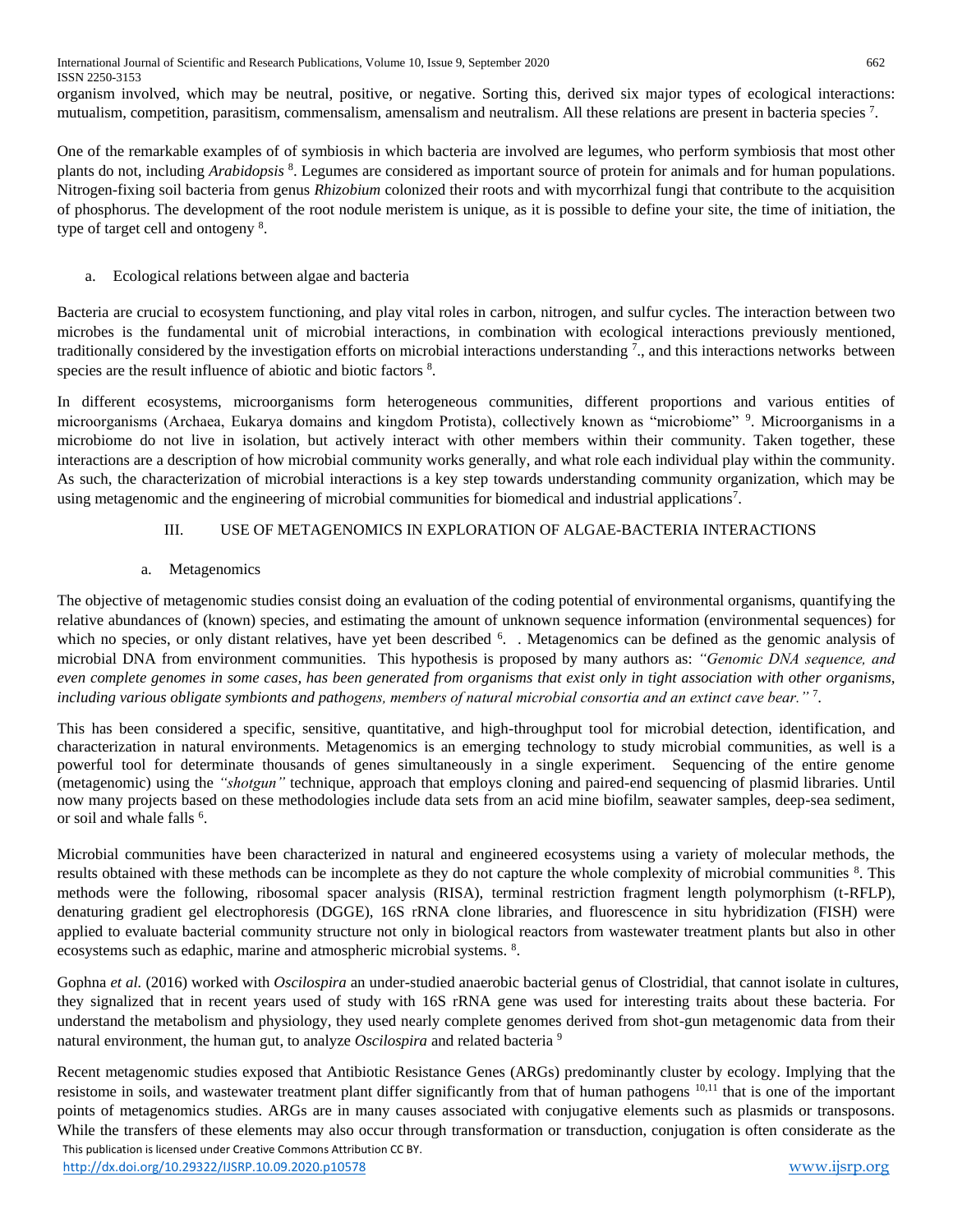most likely responsible mechanism  $12$ . With all the increase in environmental levels of antibiotics, driven by medical and agricultural demand, is unprecedented and has disrupted the natural balance between microbes and antimicrobials <sup>12</sup>. That can include bacterial community in reactors.

Xia *et al.* (2010) explored the microbial community composition of five biological wastewater treatment reactors in China and the United States applying high-density microarrays targeting universal 16S rRNA genes. This study got as a result a consistent composition of microbial community structure among all five reactors. They took in account interactions between the organisms in the microbiome as a description of the overall function of the microbial community. As such, the characterization of microbial interactions is a key step towards the understanding of the community organization and the engineering of microbial communities for biomedical and industrial applications <sup>13</sup>.

Exists alternative approach for doing a taxonomic profiling of complex communities of bacterial using a set of protein-coding marker genes, extracted from large-scale environmental shotgun sequencing data, to provide a more direct, quantitative, and accurate picture of community composition than that provided by traditional ribosomal RNA–based approaches depending on the polymerase chain reaction <sup>14</sup>. This is an alternative for the commonly microarrays targeting universal 16S rRNA genes.

Lima-Mendez *et al.* (2015), presented part of the "Tara Oceans" project. In this work, they used environmental factors and organism abundancy profiles for study the photic zone interactome. They found that environmental factors could predict the community structure but, in an incomplete way. Also, they found that local and global patterns had an influence on the non-randomly distribution of the functional types and phylogenetical groups present at as compounds of plankton. Finally, they identified interactions among grazers, primary producers, viruses, and (mainly parasitic) symbionts and validated network generated hypotheses using microscopy to confirm symbiotic relationships, providing a resource to support further research on ocean food webs and integrating biological components into ocean models <sup>3</sup> .

For the evaluation of predicted interactions, they realized a co-occurrence technique have heretofore mainly been applied to bacteria (Figure 1). They detected eukaryotic interactions based on analysis of sequences at the V9 hypervariable region of the 18S ribosomal RNA (rRNA) gene. They built a literature curated collection of 574 known symbiotic interactions (including both parasitism and mutualism) in marine eukaryotic plankton. Prokaryotic 16S rDNA metagenomic reads were identified, annotated, and quantified (Figure 2) <sup>3</sup> . With Spearman and Kullback-Leibler dissimilarity measures, they constructed co-ocurrence networks, from inferred networks trough taxon-taxon.



Figure 1: Taxonomic and geographic patterns within the co-occurrence network presented by: <sup>3</sup>. (A) Top 15 interacting taxon groups depicted as colored segments in a CIRCOS plot (B) Tara Oceans sampling stations grouped by oceanic provinces. (C) Frequency of local co-occurrence patterns across the oceanic provinces, showing that most local patterns are located in MS. (D to G) Taxonomic patterns of cooccurrences across MS (D), SPO (E), IO (F), and RS (G). Deeper descriptions of these figures are contained in <sup>3</sup>.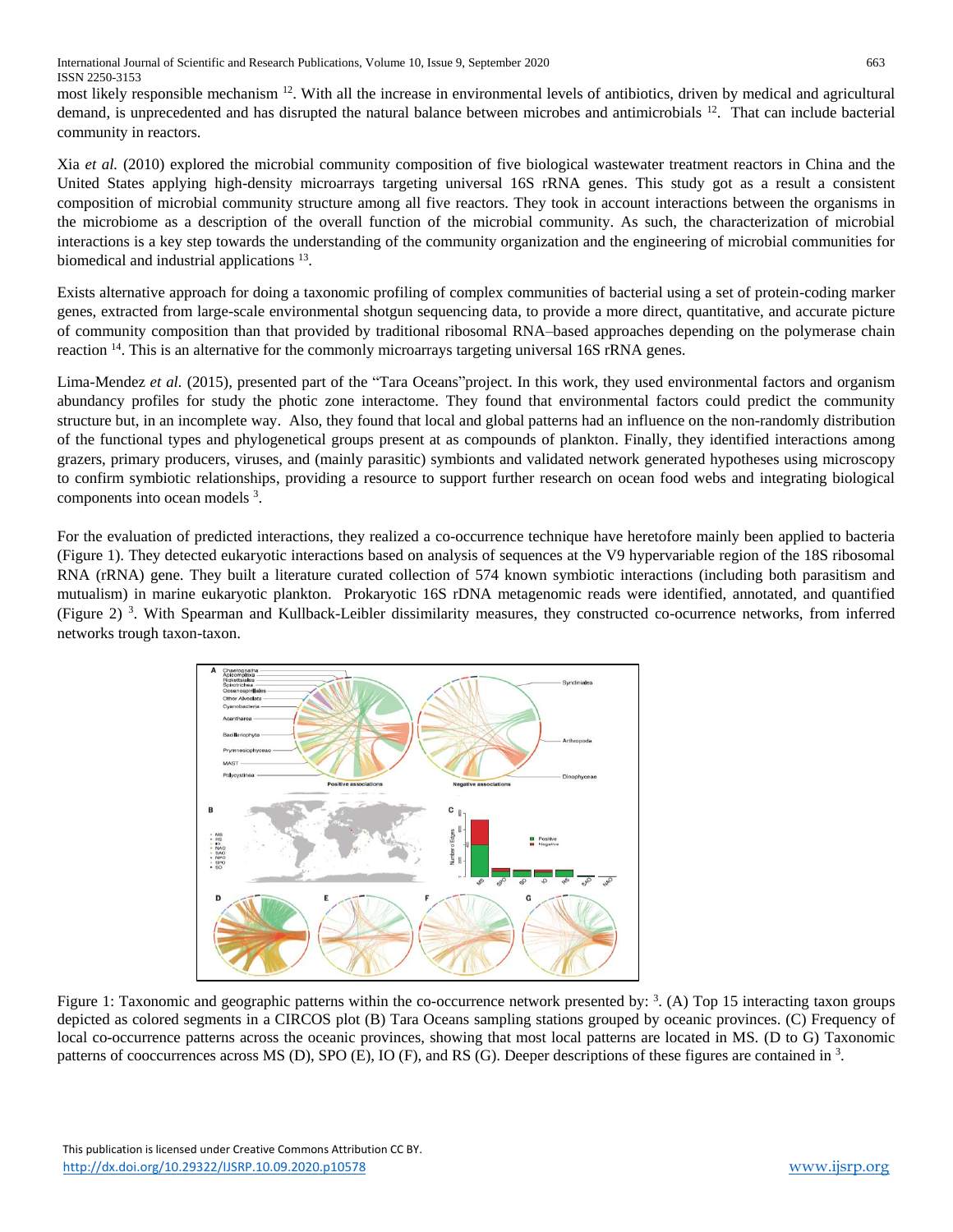

Figure 2: Top-down interactions in plankton obtained and described by  $3$ . (A) Three different dinoflagellate specimens from Tara samples display an advanced infectious stage by syndiniales parasites. (B) Subnetwork of metanodes that encapsulate barcodes affiliated to parasites or PFTs. (C) Parasite connections within micro- and zooplankton groups. (D) Number of hosts per phage. (Inset) Phage associations to bacterial (target) phyla. (E) Putative Bacteroidetes viruses detected with co-occurence and detection in a singlecell genome (SAG). More detailed explanations of the charts are included in  $3$ 

Dagan *et al.* (2013) reported the genome sequences for the morphologically most complex true-branching Cyanobacteria, and for *Scytonema hofmanni* PCC 7110, which with 12,356 proteins is the most gene-rich prokaryote currently known. They investigated components of cyanobacterial evolution that have been vertically inherited, horizontally transferred, and donated to eukaryotes at plastid origin. The vertical component showed a freshwater origin for water-splitting photosynthesis. Networks of the horizontal component reveal that 60% of cyanobacterial gene families have been affected by lateral gene transfer. Plant nuclear genes acquired from cyanobacteria define a lower bound frequency of 611 multigene families that, in turn, specify diazotrophic cyanobacterial lineages as having a gene collection most like that possessed by the plastid ancestor. To identify plant nuclear genes of cyanobacterial origin, they reconstructed 35,862 phylogenetic trees containing both eukaryotic and prokaryotic homologs and looked for trees in which plants and cyanobacteria branch together. Also, they focus they attention to the larger set of nuclear genes of cyanobacterial origin whose homologs are not universally distributed among cyanobacteria. For 611 plant nuclear gene families identified as plastid acquisitions, scored gene presence and absence, and protein sequence identity among cyanobacterial genomes (Figure 3).

Today plastids supply fixed carbon to plant cells, but they also have a myriad of other functions in amino acid, lipid, and cofactor biosynthesis as well as nitrogen metabolism. They think that the crucial reasoning on the selective advantage, was to the establishment of the plastid has it that the production of carbohydrates by the cyanobacterial endosymbiont was the key. An alternative suggestion is that the initial advantage of plastids may have simply been their uniquely useful metabolic product,  $O_2$ , as a boost to respiration in early mitochondria<sup>15</sup>.



This publication is licensed under C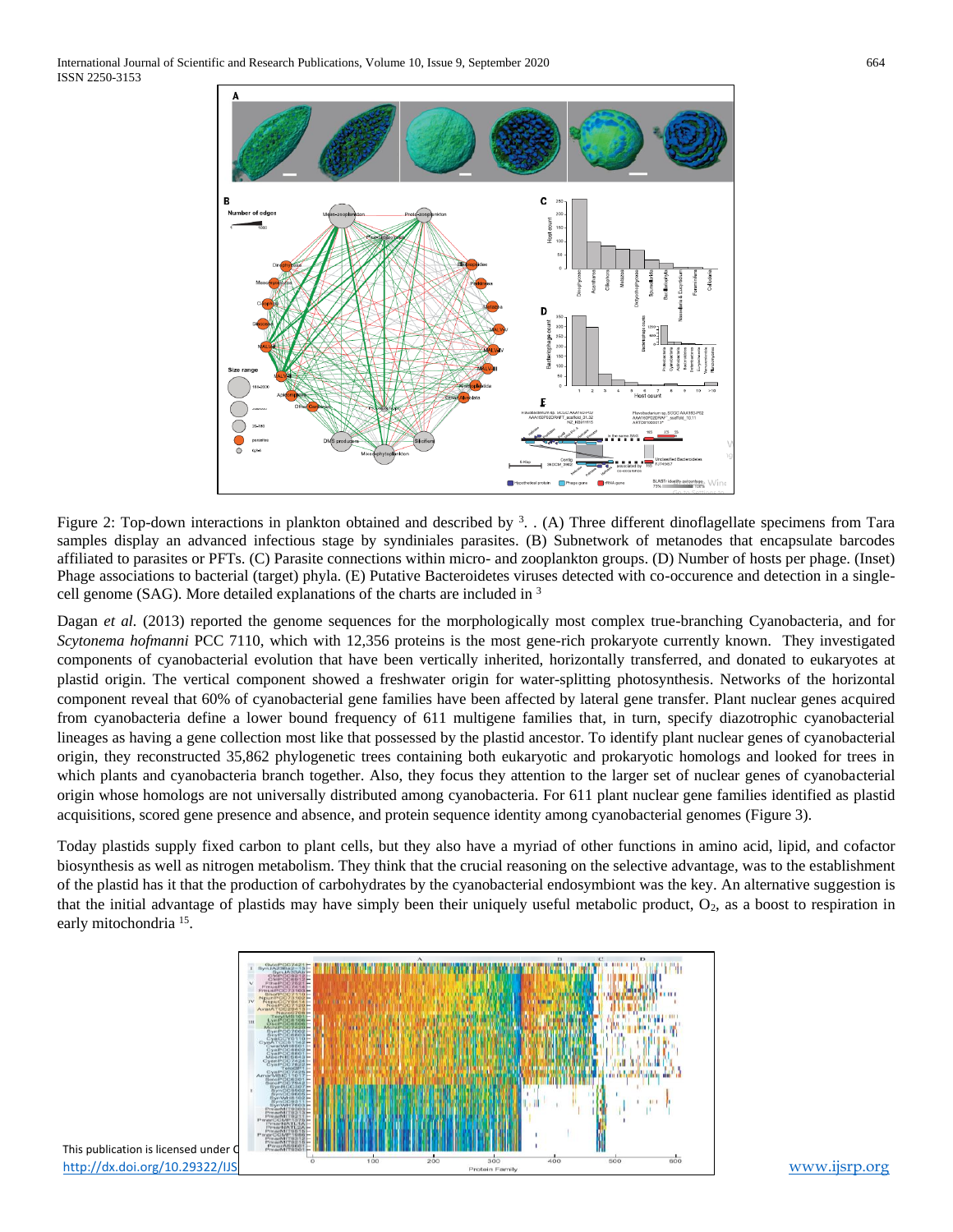Figure 3: Presence/absence and sequence similarity patterns of cyanobacterial protein families by comparison with their homologs of endosymbiotic origin in six photosynthetic eukaryotes by <sup>15</sup> "Amino acid sequence similarity between the cyanobacterial proteins (x axis) and their counterparts in the eukaryotic plastid-derived set of protein families (y axis), as deduced for the genomes in the data set. Cell shades in the matrix correspond to the similarity ranking for each protein family (i.e., line) according to a color gradient from red (high similarity) to blue (low similarity). White cells correspond to genes lacking in the respective genomes. Protein families are ordered according to their distribution pattern into (A) nearly universal, (B) sparse representation or (C) highly frequent in the oceanic species, and (D) generally sparse representation.

#### IV. CONCLUSION

The microbial world is a fascinating world, so far, we need to go deeper and get to know the microbiomes in depth. Considerable progress has been made in recent years, the studies of the different ecological relationships, those relationships that are the basis of ecosystems. Great advances have been made, one of the great key points for the study of communities of microorganism and their relationships has been the metagenomic, this technological advance has allowed to deepen the knowledge about the ecological relationship between species of the microbial world. Much work remains to be realized, there is still a long way to go until the moment to know what the role of each species is and how these are related to each other, in addition to their role within the community and the niche to which they belong to in addition to their ecological role in nature.

Also, the metagenomic studies can be the basis for other studies such as proteomics, based on the genetic sequences, we can continue to advance to depth and discover the behavior and the different interactions between different organisms.

### **REFERENCES**

- (1) Braga, R. M.; Dourado, M. N.; Araújo, W. L. Microbial Interactions: Ecology in a Molecular Perspective. *Brazilian J. Microbiol.* **2016**, *47*, 86–98. https://doi.org/10.1016/j.bjm.2016.10.005.
- (2) Suresh Kumar, K.; Dahms, H. U.; Won, E. J.; Lee, J. S.; Shin, K. H. Microalgae A Promising Tool for Heavy Metal Remediation. *Ecotoxicol. Environ. Saf.* **2015**, *113*, 329–352. https://doi.org/10.1016/j.ecoenv.2014.12.019.
- (3) Lima-Mendez, G.; Faust, K.; Henry, N.; Decelle, J.; Colin, S.; Carcillo, F.; Chaffron, S.; Ignacio-Espinosa, J. C.; Roux, S.; Vincent, F.; et al. Determinants of Community Structure in the Global Plankton Interactome. *Science (80-. ).* **2015**, *348* (6237), 1262073–1262073. https://doi.org/10.1126/science.1262073.
- (4) Ramanan, R.; Kim, B. H.; Cho, D. H.; Oh, H. M.; Kim, H. S. Algae-Bacteria Interactions: Evolution, Ecology and Emerging Applications. *Biotechnol. Adv.* **2016**, *34* (1), 14–29. https://doi.org/10.1016/j.biotechadv.2015.12.003.
- (5) Alves, L. D. F.; Westmann, C. A.; Lovate, G. L.; De Siqueira, G. M. V.; Borelli, T. C.; Guazzaroni, M. E. Metagenomic Approaches for Understanding New Concepts in Microbial Science. *Int. J. Genomics* **2018**, *2018*. https://doi.org/10.1155/2018/2312987.
- (6) Huson, D. H.; Auch, A. F.; Qi, J.; Schuster, S. C. MEGAN Analysis of Metagenomic Data. *Genome Res.* **2007**, *17* (3), 377–386. https://doi.org/10.1101/gr.5969107.
- (7) Tringe, S. G.; Rubin, E. M. Metagenomics: DNA Sequencing of Environmental Samples. *Nat. Rev. Genet.* **2005**, *6* (11), 805–814. https://doi.org/10.1038/nrg1709.
- (8) Xia, S.; Duan, L.; Song, Y.; Li, J.; Piceno, Y. M.; Andersen, G. L.; Alvarez-Cohen, L.; Moreno-Andrade, I.; Huang, C. L.; Hermanowicz, S. W. Bacterial Community Structure in Geographically Distributed Biological Wastewater Treatment Reactors. *Environ. Sci. Technol.* **2010**, *44* (19), 7391–7396. https://doi.org/10.1021/es101554m.
- (9) Gophna, U.; Konikoff, T.; Nielsen, H. B. Oscillospira and Related Bacteria from Metagenomics Species to Metabolic Features This Article Has Been Accepted for Publication and Undergone Full Peer Review but Has Not Been through the Copyediting , Typesetting , Pagination and Proofreading Process. *Environ. Microbiol.* **2016**, *19* (3), 835–841. https://doi.org/https://doi.org/10.1111/1462-2920.13658.
- (10) Gibson, M. K.; Forsberg, K. J.; Dantas, G. Improved Annotation of Antibiotic Resistance Determinants Reveals Microbial Resistomes Cluster by Ecology. *ISME J.* **2015**, *9* (1), 207–216. https://doi.org/10.1038/ismej.2014.106.
- (11) Munck, C.; Albertsen, M.; Telke, A.; Ellabaan, M.; Nielsen, P. H.; Sommer, M. O. A. Limited Dissemination of the Wastewater Treatment Plant Core Resistome. *Nat. Commun.* **2015**, *6*, 2–11. https://doi.org/10.1038/ncomms9452.
- (12) Von Wintersdorff, C. J. H.; Penders, J.; Van Niekerk, J. M.; Mills, N. D.; Majumder, S.; Van Alphen, L. B.; Savelkoul, P. H. M.; Wolffs, P. F. G. Dissemination of Antimicrobial Resistance in Microbial Ecosystems through Horizontal Gene Transfer. *Front. Microbiol.* **2016**, *7* (FEB), 1–10. https://doi.org/10.3389/fmicb.2016.00173.
- (13) Li, C.; Ming, K.; Lim, K.; Rei, K.; Nagarajan, N. Predicting Microbial Interactions through Computational Approaches. *Methods* **2016**, *102*, 12–19. https://doi.org/10.1016/j.ymeth.2016.02.019.
- (14) Von Mering, C.; Hugenholtz, P.; Raes, J.; Tringe, S. G.; Doerks, T.; Jensen, L. J.; Ward, N.; Bork, P. Quantitative Phylogenetic Assessment of Microbial Communities in Diverse Environments. *Science (80-. ).* **2007**, *315* (5815), 1126–1130. https://doi.org/10.1126/science.1133420.

 This publication is licensed under Creative Commons Attribution CC BY. <http://dx.doi.org/10.29322/IJSRP.10.09.2020.p10578> [www.ijsrp.org](http://ijsrp.org/)